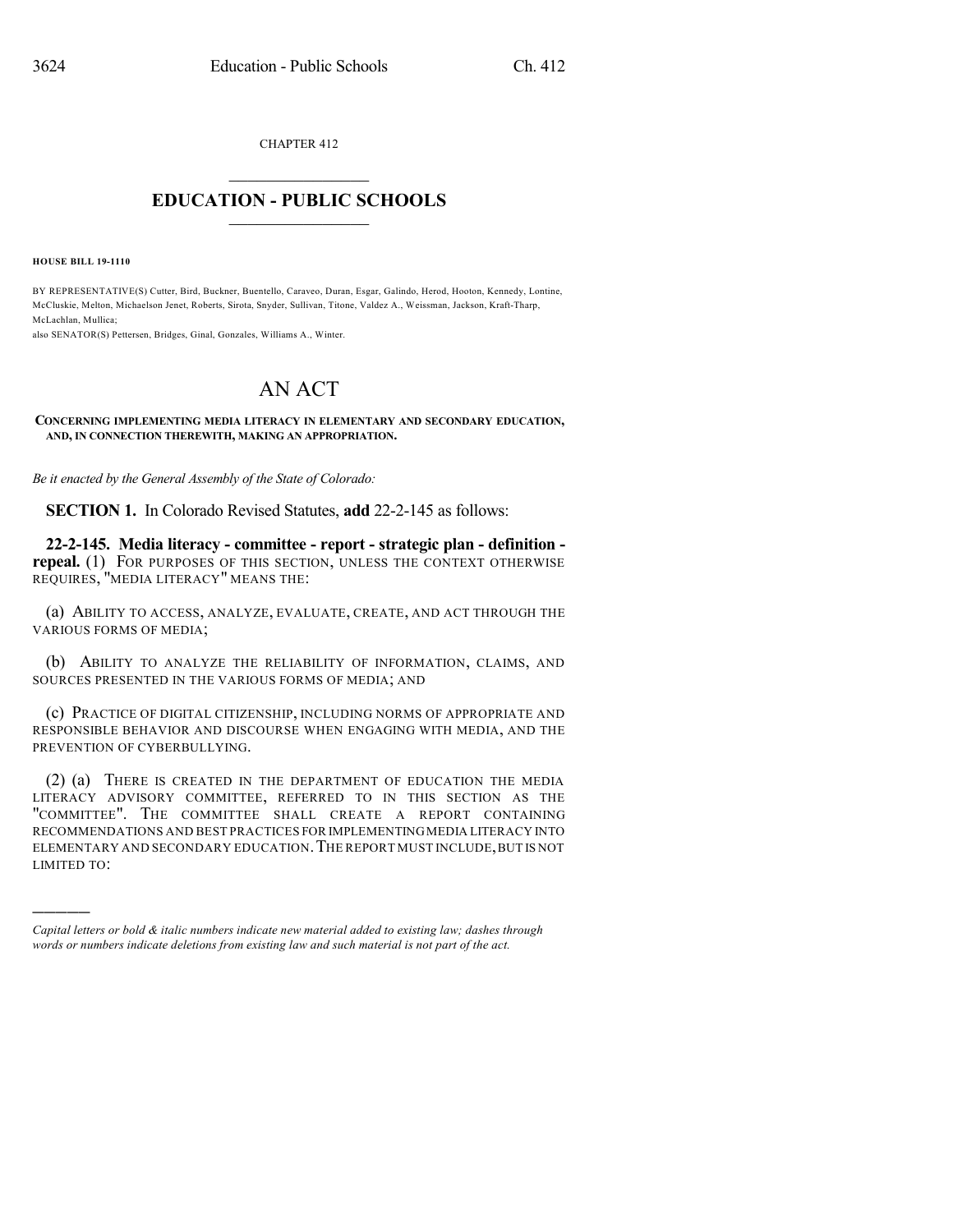(I) RECOMMENDED REVISIONS TO STATE EDUCATION STANDARDS FOR READING, WRITING, AND CIVICS, PURSUANT TO SECTION  $22$ -7-1005 (2)(a), TO IMPLEMENT MEDIA LITERACY IN ELEMENTARY AND SECONDARY EDUCATION;

(II) RECOMMENDED MATERIALS AND RESOURCES FOR TEACHERS TO ADOPT FOR MEDIA LITERACY INSTRUCTION;

(III) RECOMMENDED LEGISLATION OR RULES TO IMPLEMENT MEDIA LITERACY IN ELEMENTARY AND SECONDARY EDUCATION;

(IV) BEST PRACTICES FOR SCHOOL DISTRICTS TO DEVELOP POLICIES AND PROCEDURES REGARDING MEDIA LITERACY;

(V) STRATEGIES TO SUPPORT SCHOOL DISTRICTS IMPLEMENTING THE BEST PRACTICES AND RECOMMENDATIONS DEVELOPED BY THE COMMITTEE; AND

(VI) RECOMMENDED OPPORTUNITIES TO RECOGNIZE STUDENTS AND TEACHERS WHO DEMONSTRATE EXCELLENCE IN MEDIA LITERACY.

(b) THE COMMISSIONER OF EDUCATION SHALL APPOINT THE FOLLOWINGMEMBERS TO SERVE ON THE COMMITTEE NO LATER THAN JULY 15, 2019:

(I) ONE MEMBER WHO IS AN ACADEMIC EXPERT IN MEDIA LITERACY;

(II) ONE MEMBER WHO IS A TEACHER IN A RURAL SCHOOL DISTRICT OR A SMALL RURAL SCHOOL DISTRICT, AS DEFINED IN SECTION 22-7-1211 (4), AND HOLDS AN INITIAL OR PROFESSIONAL TEACHER'S LICENSE PURSUANT TO ARTICLE 60.5 OF TITLE 22;

(III) ONE MEMBER WHO IS A TEACHER IN A SCHOOL DISTRICT THAT IS NOT A RURAL SCHOOL DISTRICT OR A SMALL RURAL SCHOOL DISTRICT, AS DEFINED IN SECTION 22-7-1211 (4), AND HOLDS AN INITIAL OR PROFESSIONAL TEACHER'S LICENSE PURSUANT TO ARTICLE 60.5 OF TITLE 22;

(IV) ONE MEMBER WHO IS A LIBRARIAN AND IS A MEMBER OF A PROFESSIONAL ASSOCIATION OF LIBRARIANS;

(V) ONE MEMBER WHO IS A SCHOOL ADMINISTRATOR IN A RURAL SCHOOL DISTRICT OR A SMALL RURAL SCHOOL DISTRICT, AS DEFINED IN SECTION 22-7-1211 (4), AND IS A MEMBER OF A PROFESSIONAL ASSOCIATION OF SCHOOL ADMINISTRATORS;

(VI) ONE MEMBER WHO IS A SCHOOL ADMINISTRATOR IN A SCHOOL DISTRICT THAT IS NOT A RURAL SCHOOL DISTRICT OR A SMALL SCHOOL DISTRICT, AS DEFINED IN SECTION 22-7-1211 (4), AND IS A MEMBER OF A PROFESSIONAL ASSOCIATION OF SCHOOL ADMINISTRATORS;

(VII) ONE MEMBER WHO IS A PARENT OR LEGAL GUARDIAN OF A STUDENT WHO ATTENDS A PUBLIC SCHOOL AND IS A MEMBER OF A PARENT ORGANIZATION;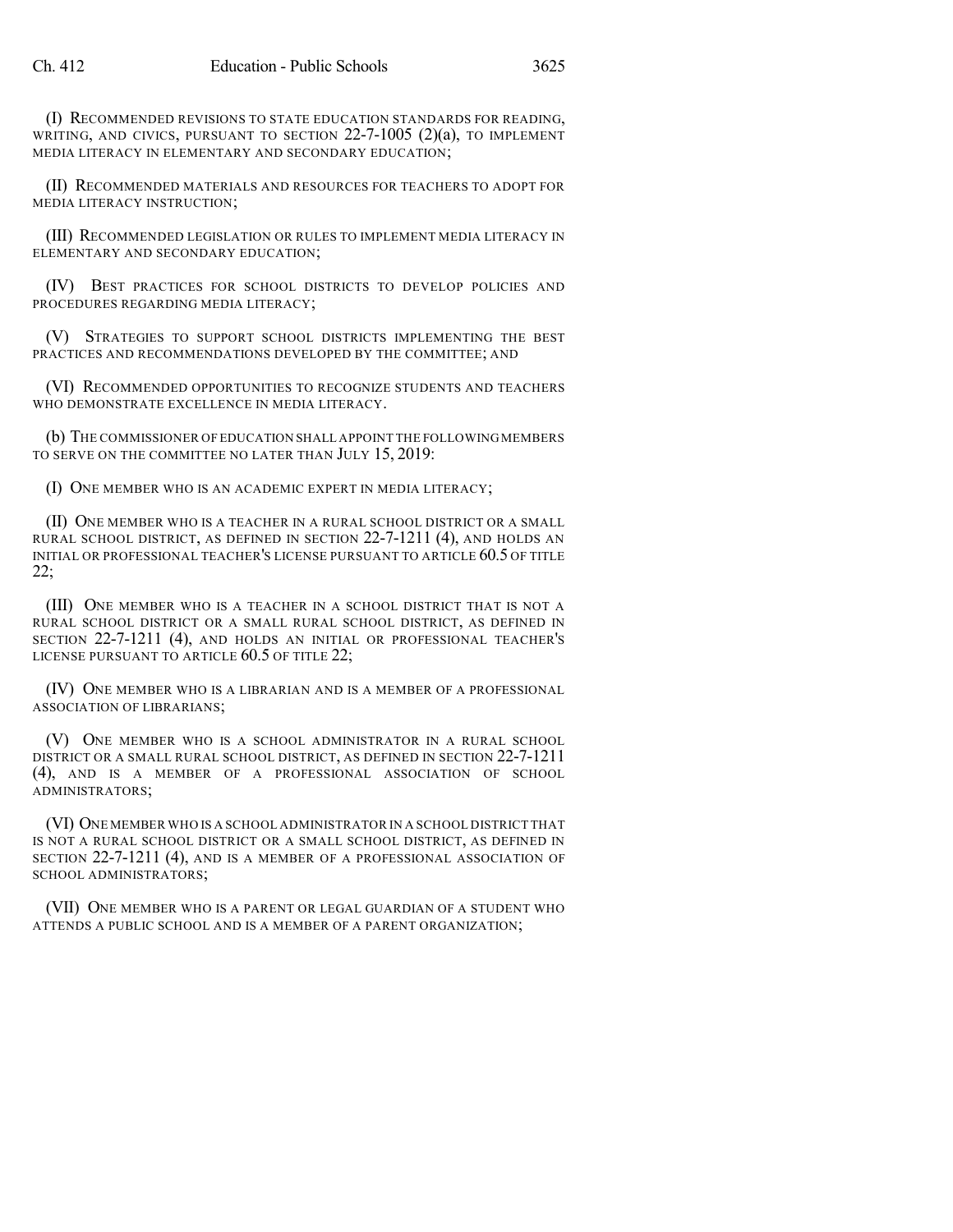(VIII) ONE MEMBER WHO IS A STUDENT IN A RURAL SCHOOL DISTRICT OR A SMALL RURAL SCHOOL DISTRICT, AS DEFINED IN SECTION 22-7-1211 (4);

(IX) ONE MEMBER WHO IS A STUDENT IN A SCHOOL DISTRICT THAT IS NOT A RURAL SCHOOL DISTRICT OR A SMALL SCHOOL DISTRICT, AS DEFINED IN SECTION 22-7-1211 (4);

(X) ONE MEMBER WHO REPRESENTS A NONPROFIT ORGANIZATION SPECIALIZING IN MEDIA LITERACY;

(XI) ONE MEMBER WHO REPRESENTS A NONPROFIT ORGANIZATION SPECIALIZING IN JOURNALISM;

(XII) ONE MEMBER WHO IS A PROFESSIONAL PRINT JOURNALIST AND IS A MEMBER OF A PROFESSIONAL ASSOCIATION OF JOURNALISTS; AND

(XIII) ONE MEMBER WHO IS A PROFESSIONAL BROADCAST JOURNALIST AND IS A MEMBER OF A PROFESSIONAL ASSOCIATION OF BROADCASTERS.

(3) (a) ON OR BEFORE JULY 15, 2019, THE COMMISSIONER OF EDUCATION SHALL HIRE A CONSULTANT TO PERFORM THE RESEARCH AND COORDINATION OF THE COMMITTEE REQUIRED TO DRAFT THE REPORT.

(b) THE CONSULTANT SHALL CONSULT WITH COMMITTEE MEMBERS TO ELICIT RECOMMENDATIONS FOR THE REPORT, AS DESCRIBED IN SUBSECTION (2)(a) OF THIS SECTION. THE CONSULTANT IS NOT REQUIRED TO CONDUCT CONSULTATIONS IN PERSON AND MAY CONDUCT CONSULTATIONS THROUGH TELEPHONE, E-MAIL, OR VIDEO CONFERENCE.

(c) THE CONSULTANT SHALL DISTRIBUTE HIS OR HER RESEARCH AND DRAFT REPORTS TO COMMITTEE MEMBERS FOR FEEDBACK AT LEAST MONTHLY, AND THE LATEST DRAFT REPORT AT LEAST THREE DAYS PRIOR TO THE COMMITTEE MEETING DESCRIBED IN SUBSECTION (3)(d) OF THIS SECTION.

(d) ON OR BEFORE NOVEMBER 1, 2019, THE COMMITTEE SHALL CONVENE TO DISCUSS THE DRAFT REPORT AND FINALIZE RECOMMENDATIONS FOR THE FINAL REPORT TO BE SUBMITTED PURSUANT TO SUBSECTION (4) OF THIS SECTION.

(e) THE CONSULTANT SHALL INCORPORATE FEEDBACK AND RECOMMENDATIONS FROM THE COMMITTEE'S MEETING DESCRIBED IN SUBSECTION  $(3)(d)$  OF THIS SECTION. THE CONSULTANT SHALL DISTRIBUTE HIS OR HER DRAFT REPORT TO COMMITTEE MEMBERS FOR FINAL FEEDBACK TO BE RECEIVED BY THE CONSULTANT NO LATER THAN DECEMBER 1, 2019.

(4) ON OR BEFORE JANUARY 1, 2020, THE COMMITTEE SHALL SUBMIT THE WRITTEN REPORT OF ITS FINDINGS, RECOMMENDATIONS, AND SUMMARIES OF THE COMMITTEE'S DISCUSSIONS AND DIVERSE OPINIONS REGARDING THE FINDINGS AND RECOMMENDATIONS CONTAINED IN THE FINAL REPORT TO THE EDUCATION COMMITTEES OF THE HOUSE OF REPRESENTATIVES AND THE SENATE, OR ANY SUCCESSOR COMMITTEES.